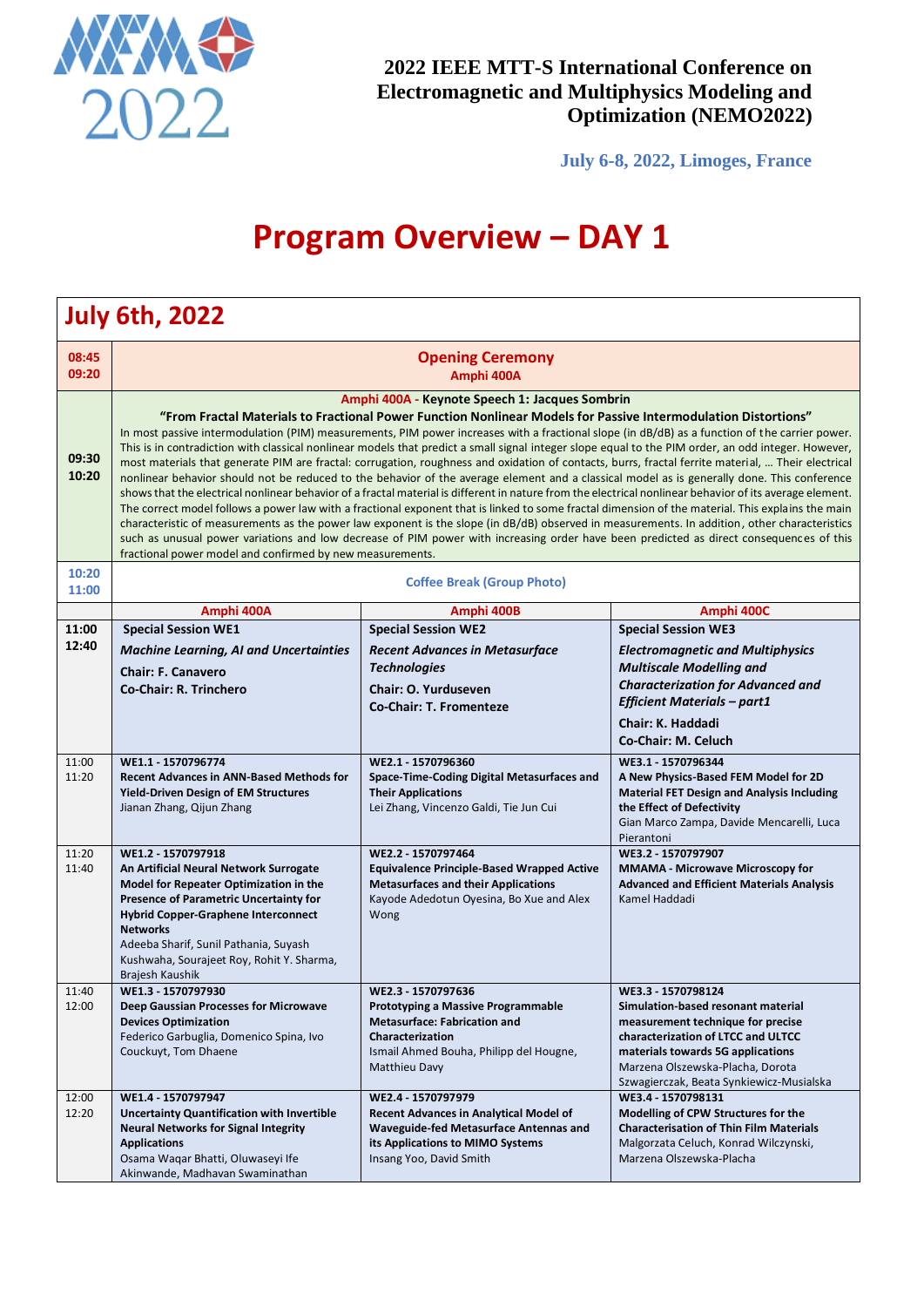

# **July 6-8, 2022, Limoges, France**

| 12:20<br>12:40 | WE1.5 - 1570798473<br>Vector-Valued Kernel Ridge Regression for<br>the Modeling of High-Speed Links<br>Nastaran Soleimani, Riccardo Trinchero,<br><b>Flavio Canavero</b>                                                                                                                                                                                                                                                                                                                                                                                                                                                                                                                                                                                                                                                                                                                                                                                                                                                                                                                                                                                                                                                                               | WE2.5 - 1570798289<br><b>Modulated Metasurface Antennas and</b><br>Beam-formers for mm-waves and Beyond<br>David González-Ovejero, Christos Bilitos,<br>Xavier Morvan, Mauro Ettorre, Ronan<br>Sauleau, Olivier De Sagazan | WE3.5 - 1570798135<br>Modelling Insights into the Recent<br><b>Assessment of Materials for 5G Applications</b><br>Marzena Olszewska-Placha, Malgorzata<br>Celuch, Tomasz Karpisz, Bartłomiej Salski,<br>Urmi Ray, Say Phommakesone, Michael Hill                      |
|----------------|--------------------------------------------------------------------------------------------------------------------------------------------------------------------------------------------------------------------------------------------------------------------------------------------------------------------------------------------------------------------------------------------------------------------------------------------------------------------------------------------------------------------------------------------------------------------------------------------------------------------------------------------------------------------------------------------------------------------------------------------------------------------------------------------------------------------------------------------------------------------------------------------------------------------------------------------------------------------------------------------------------------------------------------------------------------------------------------------------------------------------------------------------------------------------------------------------------------------------------------------------------|----------------------------------------------------------------------------------------------------------------------------------------------------------------------------------------------------------------------------|-----------------------------------------------------------------------------------------------------------------------------------------------------------------------------------------------------------------------------------------------------------------------|
| 12:45<br>14:15 | Lunch<br>IBIS STYLE, 43 Avenue De La Révolution, 87000 Limoges                                                                                                                                                                                                                                                                                                                                                                                                                                                                                                                                                                                                                                                                                                                                                                                                                                                                                                                                                                                                                                                                                                                                                                                         |                                                                                                                                                                                                                            |                                                                                                                                                                                                                                                                       |
| 14:15<br>15:05 | Amphi 400A - Keynote Speech 2 : Francisco Chinesta<br>"Advanced Technologies Embracing Physics-based and Data-driven Models to Empower EM Simulations"<br>Engineering pre-design needs evaluating multiple scenarios, for different choices of the parameters involved in the physics at hand (material<br>properties, ), the geometry where the problem is defined, and/or the prescribed boundary conditions.<br>In many cases the high-fidelity solution of the model (with all the parameters given) is time-consuming, and then the exploration of the multi-<br>parametric space becomes unpractical. For efficiently exploring the whole parametric space, the construction of a surrogate (parametric solution)<br>can greatly help, because it allows simulating, optimizing, performing inverse analysis and control, and propagating the uncertainty, all then<br>operating under the stringent real-time constraint. This presentation revisits some recent technologies empowering electromagnetic simulations,<br>by using advanced separated decompositions, nonlinear regularized regressions, manifold learning, and many other technologies in the domain<br>of model order reduction, artificial intelligence and machine learning. |                                                                                                                                                                                                                            |                                                                                                                                                                                                                                                                       |
|                | Amphi 400A                                                                                                                                                                                                                                                                                                                                                                                                                                                                                                                                                                                                                                                                                                                                                                                                                                                                                                                                                                                                                                                                                                                                                                                                                                             | Amphi 400B                                                                                                                                                                                                                 | Amphi 400C                                                                                                                                                                                                                                                            |
| 15:15          | <b>Regular Session WE4</b>                                                                                                                                                                                                                                                                                                                                                                                                                                                                                                                                                                                                                                                                                                                                                                                                                                                                                                                                                                                                                                                                                                                                                                                                                             | <b>Special Session WE5</b>                                                                                                                                                                                                 | <b>Regular Session WE6</b>                                                                                                                                                                                                                                            |
| 16:35          | <b>Modeling, Simulation and Design of RF,</b>                                                                                                                                                                                                                                                                                                                                                                                                                                                                                                                                                                                                                                                                                                                                                                                                                                                                                                                                                                                                                                                                                                                                                                                                          | <b>Modeling and Design of Passive Circuits</b>                                                                                                                                                                             | <b>Computational Electromagnetics</b>                                                                                                                                                                                                                                 |
|                | mm-wave and THz Devices and Circuits                                                                                                                                                                                                                                                                                                                                                                                                                                                                                                                                                                                                                                                                                                                                                                                                                                                                                                                                                                                                                                                                                                                                                                                                                   | Chair: A. Ghiotto                                                                                                                                                                                                          | <b>Algorithms and Applications - part1</b>                                                                                                                                                                                                                            |
|                | – part 1                                                                                                                                                                                                                                                                                                                                                                                                                                                                                                                                                                                                                                                                                                                                                                                                                                                                                                                                                                                                                                                                                                                                                                                                                                               | Co-Chair: T-P. Vuong                                                                                                                                                                                                       | <b>Chair: V. Okhmatovski</b>                                                                                                                                                                                                                                          |
|                | <b>Chair: N. Delhote</b><br><b>Co-Chair: R. Gomez-Garcia</b>                                                                                                                                                                                                                                                                                                                                                                                                                                                                                                                                                                                                                                                                                                                                                                                                                                                                                                                                                                                                                                                                                                                                                                                           |                                                                                                                                                                                                                            | <b>Co-Chair: A. Alvarez-Melcon</b>                                                                                                                                                                                                                                    |
|                |                                                                                                                                                                                                                                                                                                                                                                                                                                                                                                                                                                                                                                                                                                                                                                                                                                                                                                                                                                                                                                                                                                                                                                                                                                                        |                                                                                                                                                                                                                            |                                                                                                                                                                                                                                                                       |
| 15:15<br>15:35 | WE4.1 - 1570796632<br><b>Optimization Analysis of a Nano-dot</b><br><b>Photoconductive Antenna</b><br>Jitendra Prajapati, Jyothishree Pillai, Deepak<br>Yadav, Madhur D Upadhayay, Naveen Babu                                                                                                                                                                                                                                                                                                                                                                                                                                                                                                                                                                                                                                                                                                                                                                                                                                                                                                                                                                                                                                                         | WE5.1 - 1570797338<br>Self-matching Self-compensating Air-filled<br><b>Substrate Integrated Waveguide (AFSIW)</b><br><b>Phase Shifter</b><br>Nhu-Huan Nguyen, Anthony Ghiotto, Anne<br>Vilcot, Ke Wu, Tan-Phu Vuong        | WE6.1 - 1570795841<br><b>New Numerical Method for Eigenmodes</b><br><b>Computation in Ferrite Stripline Cavities with</b><br><b>Complex Central Conductor Shape</b><br>Vincent Olivier, Thierry Monediere, Bertrand<br>Lenoir, Hamza Turki, Laure Huitema             |
| 15:35          | WE4.2 - 1570797029                                                                                                                                                                                                                                                                                                                                                                                                                                                                                                                                                                                                                                                                                                                                                                                                                                                                                                                                                                                                                                                                                                                                                                                                                                     | WE5.2 - 1570798262                                                                                                                                                                                                         | WE6.2 - 1570796522                                                                                                                                                                                                                                                    |
| 15:55          | <b>Quasi-Elliptic-Type Inline Waveguide Filters</b><br><b>With Mutually-Coupled Rotated-Dual-Post</b><br><b>Frequency-Variant Coupling Inverters</b><br>Muhammad Y Sandhu, Adam Lamecki,<br>Roberto Gómez-García, Michal Mrozowski                                                                                                                                                                                                                                                                                                                                                                                                                                                                                                                                                                                                                                                                                                                                                                                                                                                                                                                                                                                                                     | A Thin-film Resistor Model for Millimeter-<br>wave Wilkinson Power Divider<br>Walid Zahra, Ahmed Moulay, Abdelkader<br>Zerfaine, Tarek Djerafi                                                                             | <b>Closed-Form Evaluation of Michalski-Zheng's</b><br><b>Mixed Potential Green's Function in</b><br><b>Unbounded Layered Media Using High-Order</b><br><b>DGM-Based SDEAM</b><br>Xinbo Li, Ian Jeffrey, Vladimir Okhmatovski                                          |
| 15:55          | WE4.3 - 1570797867                                                                                                                                                                                                                                                                                                                                                                                                                                                                                                                                                                                                                                                                                                                                                                                                                                                                                                                                                                                                                                                                                                                                                                                                                                     | WE5.3 - 1570798302<br>WE6.3 - 1570797539                                                                                                                                                                                   |                                                                                                                                                                                                                                                                       |
| 16:15          | RF filter design using Deep Learning and<br><b>Artificial Intelligence</b><br>Mouatez Bellah Karabaghli, Kamel Frigui,<br>Moctar Mouhamadou, Stéphane Bila,<br>Dominique Baillargeat                                                                                                                                                                                                                                                                                                                                                                                                                                                                                                                                                                                                                                                                                                                                                                                                                                                                                                                                                                                                                                                                   | <b>Broadband Transition from Microstrip to</b><br>Slab Air-Filled Substrate Integrated<br>Waveguide (SAFSIW)<br>Nhu-Huan Nguyen, Anthony Ghiotto, Anne<br>Vilcot, Ke Wu, Tan-Phu Vuong                                     | <b>Extracting Curvature Information from Low</b><br><b>Fidelity Mesh for Ray-Tracing in</b><br><b>Electromagnetic Simulation to Estimate RCS</b><br><b>Values in Automotive Scenarios</b><br>Mohannad Saifo, Alexander Ioffe, Markus<br><b>Stefer, Markus Clemens</b> |
| 16:15<br>16:35 | WE4.4 - 1570798099<br><b>Reconfigurable Microwave Components</b><br><b>Implemented using Field Programmable</b><br><b>Microwave Substrate</b><br>Aarefa Saifee, Christophe Durousseau,,<br>Aurelien Perigaud, Nicolas Delhote, Fahad<br>Farooqui, Ying Wang, Langis Roy                                                                                                                                                                                                                                                                                                                                                                                                                                                                                                                                                                                                                                                                                                                                                                                                                                                                                                                                                                                | WE5.4 - 1570799442<br><b>Overview of Partially Air-Filled Substrate</b><br><b>Integrated Waveguide Components</b><br>Nicolò Delmonte, Lorenzo Silvestri, Anthony<br>Ghiotto, Luca Perregrini, Maurizio Bozzi               | WE6.4 - 1570798296<br><b>Efficient Calculation of the 3D Rectangular</b><br><b>Waveguide Green's Functions Derivatives by</b><br>the Ewald Method<br>Antonio Huéscar, Fernando D Quesada<br>Pereira, Celia Gomez Molina, Alejandro<br>Alvarez-Melcon, Vicente Boria   |
| 16:35<br>16:55 | <b>Coffee Break</b>                                                                                                                                                                                                                                                                                                                                                                                                                                                                                                                                                                                                                                                                                                                                                                                                                                                                                                                                                                                                                                                                                                                                                                                                                                    |                                                                                                                                                                                                                            |                                                                                                                                                                                                                                                                       |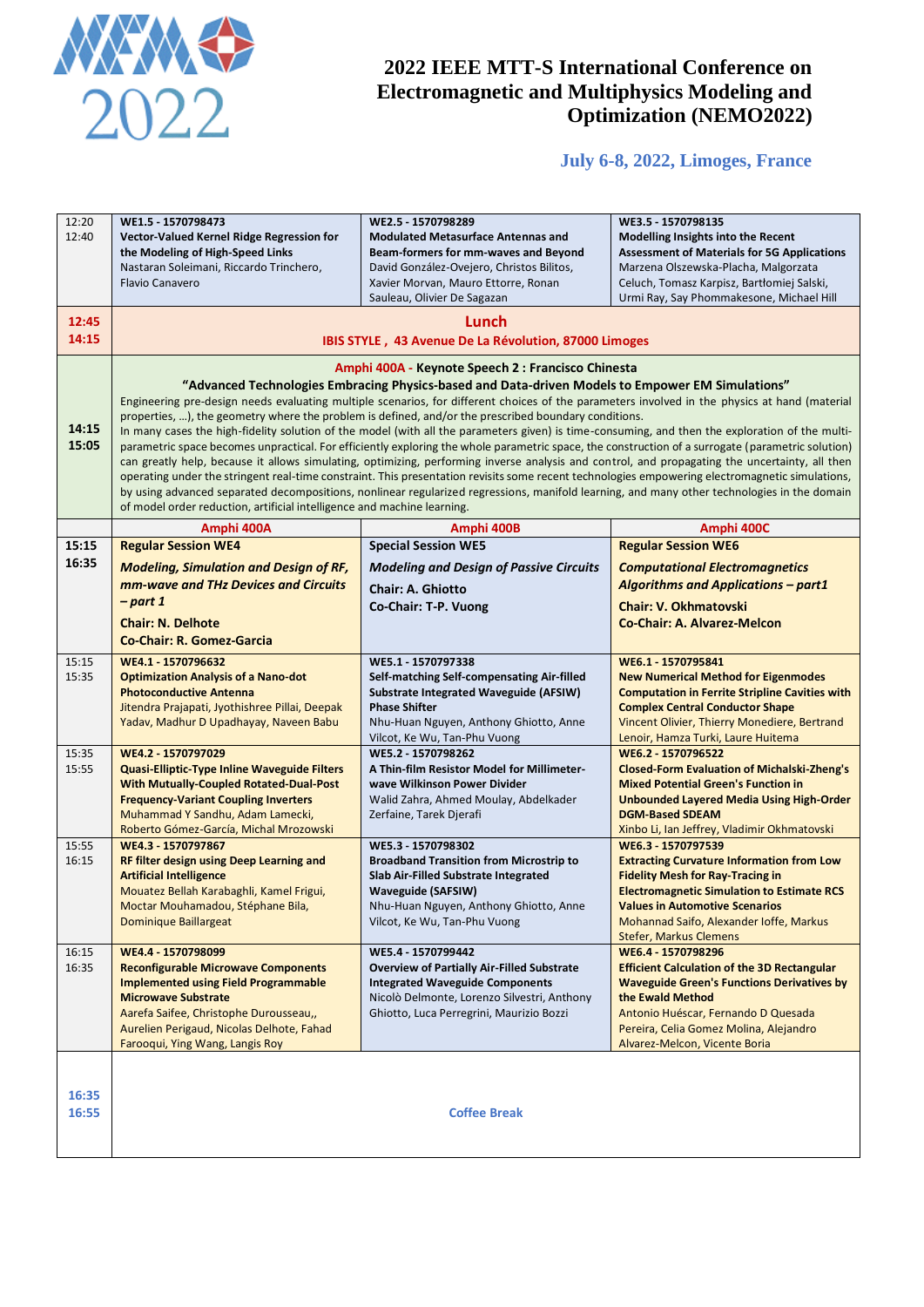

# **July 6-8, 2022, Limoges, France**

|                | Amphi 400A                                                                                                                                                                                                                                                                                                  | Amphi 400B                                                                                                                                                                                                                                                                   | Amphi 400C                                                                                                                                                                                                                                                                                                        |
|----------------|-------------------------------------------------------------------------------------------------------------------------------------------------------------------------------------------------------------------------------------------------------------------------------------------------------------|------------------------------------------------------------------------------------------------------------------------------------------------------------------------------------------------------------------------------------------------------------------------------|-------------------------------------------------------------------------------------------------------------------------------------------------------------------------------------------------------------------------------------------------------------------------------------------------------------------|
| 16:55          | <b>Regular/Special Session WE7</b>                                                                                                                                                                                                                                                                          | <b>Regular Session WE8</b>                                                                                                                                                                                                                                                   | <b>Special Session WE9</b>                                                                                                                                                                                                                                                                                        |
| 18:55          | <b>Multiphysics Modelling and Design of</b><br><b>Microwave Circuits and Components</b><br><b>Chair: J. Portilla Rubin</b><br><b>Co-Chair: R. Sommet</b>                                                                                                                                                    | <b>Modeling of Inverse Electromagnetic</b><br><b>Problems and Design of Metasurfaces</b><br><b>Chair: D. González-Ovejero</b><br><b>Co-Chair: C. Schulz</b>                                                                                                                  | <b>Electromagnetic and Multiphysics</b><br><b>Multiscale Modelling and</b><br><b>Characterization for Advanced and</b><br><b>Efficient Materials -part2</b><br><b>Chair: M. Celuch</b><br>Co-Chair: K. Haddadi                                                                                                    |
| 16:55          | WE7.1 - 1570798210                                                                                                                                                                                                                                                                                          | WE8.1 - 1570796699                                                                                                                                                                                                                                                           | WE9.1 - 1570798142                                                                                                                                                                                                                                                                                                |
| 17:15          | <b>Thermal Simulation and Characterization of</b><br><b>GaN HEMT using Gate Resistance</b><br><b>Thermometry and Thermoreflectance</b><br>imaging<br>Khalil Karrame, Anass Jakani, N Doua Luc<br>Arnaud kakou Kakou, Christophe Chang,<br>Maggy Colas, Jean-Christophe Nallatamby,<br><b>Raphael Sommet</b> | <b>Comparative study between different</b><br>frequency strategies for relative dielectric<br>permittivity and electrical conductivity<br>reconstruction. Application to near<br>subsurface imaging<br>Quentin Didier, Slimane Arhab, Gaëlle<br>Lefeuve-Mesgouez             | <b>Computationally-Efficient Electromagnetic</b><br>Modelling of High-Q Resonant Structures<br>Bartłomiej Salski, Piotr T. Czekała, Pawel<br>Kopyt                                                                                                                                                                |
| 17:15<br>17:35 | WE7.2 - 1570797904<br>HTRB Stress Effects on 0.15 um AlGaN/GaN<br><b>HEMT Performance</b><br>Vigneshwara Raja, Mohamed Bouslama, Jean-<br>Claude Jacquet, Raphael Sommet, Christophe<br>Chang, Benoit Lambert                                                                                               | WE8.2 - 1570798264<br>A Statistical FDFD Simulator for the<br><b>Generation of Labeled Training Data Sets in</b><br>the Context of Humanitarian Demining using<br><b>GPR</b><br>Jonas Schorlemer, Jochen Jebramcik,<br>Christoph Baer, Ilona Rolfes, Christian Schulz        | WE9.2 - 1570798190<br><b>Evaluation of the Systematic Error for</b><br><b>Scanning Microwave Microscopy Following</b><br>an In-Situ Broadband Calibration Procedure<br>Matthieu Gaudet, James Mead, Olaf C<br>Haenssler, Sergej Fatikow                                                                           |
| 17:35<br>17:55 | WE7.3 - 1570798240<br><b>Variability-aware MMIC Design Through</b><br><b>Multiphysics Modelling</b><br>Simona Donati Guerrieri, Chiara Ramella, Eva<br>Catoggio, Fabrizio Bonani                                                                                                                            | WE8.3 - 1570797955<br>Surrogate models and machine learning for<br>large-scale meta-optics inverse design<br>Raphael Pestourie, Zhaoyi Li, Youssef<br>Mroueh, Payel Das, Federico Capasso, Steven<br>G. Johnson                                                              | WE9.3 - 1570798284<br><b>Recent Developments in Modelling Software</b><br>and Microwave Hardware Relevant to the<br><b>SPDR Imaging of Organic Semiconductors</b><br>Malgorzata Celuch, Olivier Douhéret,<br>Przemyslaw Korpas, David Moerman,<br>Marzena Olszewska-Placha, Janusz Rudnicki                       |
| 17:55<br>18:15 | WE7.4 - 1570797746<br><b>Multi-physics Simulations of Pyroelectric and</b><br><b>Thermoelectric Harvesters Based on</b><br><b>Nanoscale Ferroelectrics and Graphene</b><br><b>Monolayers</b><br>George Boldeiu, Mircea Dragoman, Martino<br>Aldrigo, Sergiu Iordanescu                                      | WE8.4 - 1570798200<br><b>Broadband reflecting Luneburg lens beam-</b><br>former at Ka-band<br>Christos Bilitos, Xavier Morvan, Enrica<br>Martini, Ronan Sauleau, Stefano Maci, David<br>González-Ovejero                                                                     | WE9.4 - 1570799436<br><b>Resonant and Non-resonant Magneto-elastic</b><br><b>Coupling in Micro/nano Structured</b><br>Ferromagnetic Thin Films Deposited on<br><b>Piezoelectric Substrates</b><br>Abdelkrim Talbi, Aurelien Mazzamurro,<br>Yannick Dusch, Philippe Pernod, Nicolas<br>Tiercelin, Olivier BouMatar |
| 18:15<br>18:35 | WE7.5 - 1570797793<br><b>EM and Thermo-Mechanical Analysis and</b><br><b>Design of a Compact-RFQ</b><br>Joaquin Portilla, Jorge Feuchtwanger, Iñigo<br>Arredondo, Estibaliz Asua, Victor Etxebarria,<br>Nicolas Vallis, Rafael Enparantza, Iratxe Ariz,<br>Iñigo Muñoz, Unai Etxebeste, Iñaki Hernandez     | WE8.5 - 1570798261<br><b>Near-Field Model for the Computation of</b><br><b>Coverage Generated by an IRS: Formulation</b><br>and Validation<br>Álvaro F. Vaquero, Daniel Martinez-de-Rioja,<br>Eduardo Martinez-de-Rioja, Manuel Arrebola,<br>Jose A. Encinar, Marcos R. Pino |                                                                                                                                                                                                                                                                                                                   |
| 18:35<br>18:55 | WE7.6 - 1570798294<br><b>Multiphysics Behaviour of Metal Contacts</b><br>with Rough Surfaces<br>Amir Dayan, Yi Huang, Alex Schuchinsky                                                                                                                                                                      |                                                                                                                                                                                                                                                                              |                                                                                                                                                                                                                                                                                                                   |
|                |                                                                                                                                                                                                                                                                                                             |                                                                                                                                                                                                                                                                              |                                                                                                                                                                                                                                                                                                                   |
| 19:15          | <b>Welcome Reception</b>                                                                                                                                                                                                                                                                                    |                                                                                                                                                                                                                                                                              |                                                                                                                                                                                                                                                                                                                   |
| 21:00          | <b>City Hall of Limoges, Room Longequeue</b>                                                                                                                                                                                                                                                                |                                                                                                                                                                                                                                                                              |                                                                                                                                                                                                                                                                                                                   |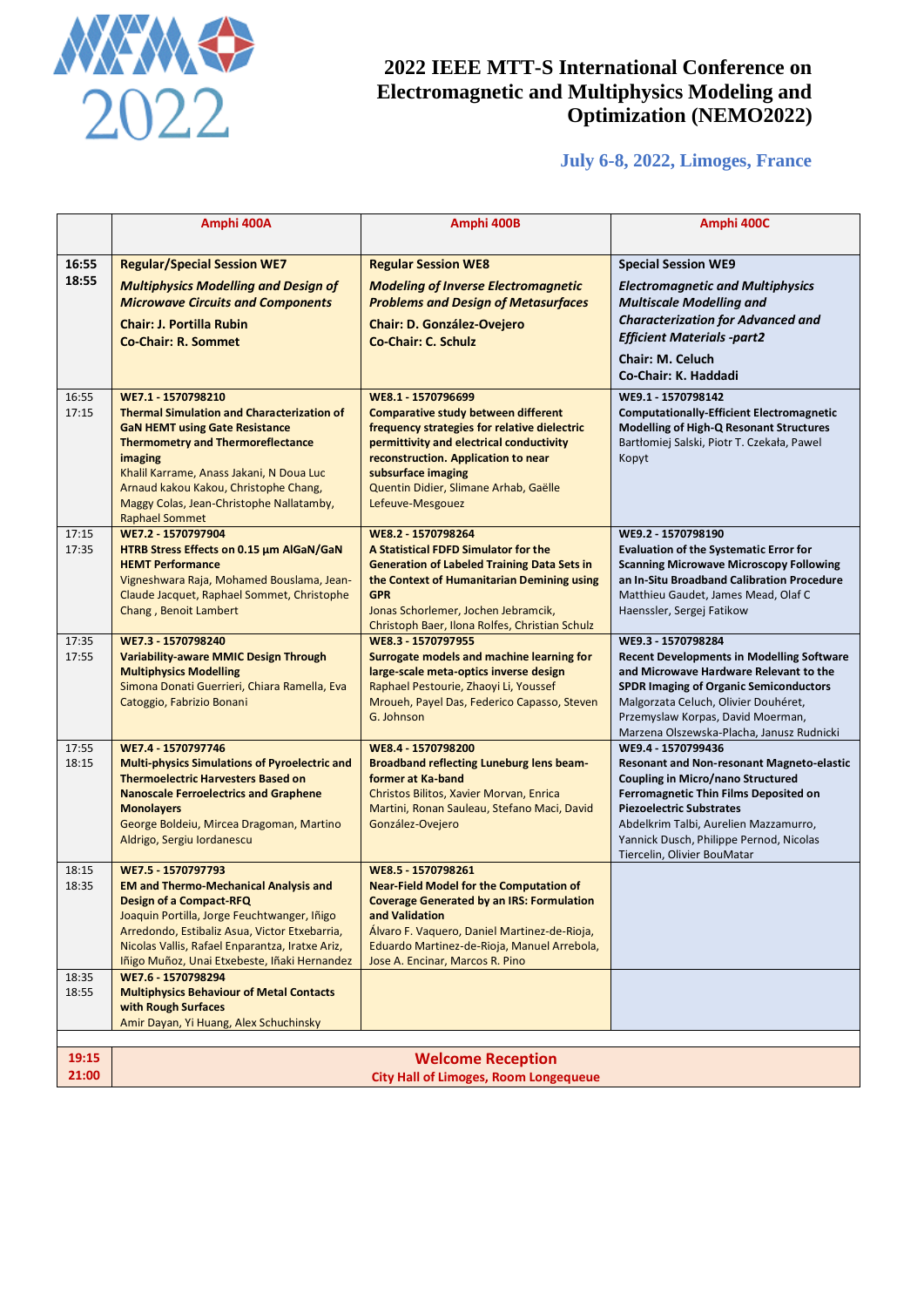

**July 6-8, 2022, Limoges, France**

# **Program Overview – DAY2**

|                | <b>July 7th, 2022</b>                                                                                                                                                                                                                                                                                                                                                                                                                                                                                                                                                                                                                                                                                                                                                                                                                                                                                                                                                                                                                                                                                                                                                                                                                                                                                                                                                                                                                                                                                                                                                                                                                                                                                                                                                                                                                                                                                                                                                                                                              |
|----------------|------------------------------------------------------------------------------------------------------------------------------------------------------------------------------------------------------------------------------------------------------------------------------------------------------------------------------------------------------------------------------------------------------------------------------------------------------------------------------------------------------------------------------------------------------------------------------------------------------------------------------------------------------------------------------------------------------------------------------------------------------------------------------------------------------------------------------------------------------------------------------------------------------------------------------------------------------------------------------------------------------------------------------------------------------------------------------------------------------------------------------------------------------------------------------------------------------------------------------------------------------------------------------------------------------------------------------------------------------------------------------------------------------------------------------------------------------------------------------------------------------------------------------------------------------------------------------------------------------------------------------------------------------------------------------------------------------------------------------------------------------------------------------------------------------------------------------------------------------------------------------------------------------------------------------------------------------------------------------------------------------------------------------------|
| 08:30<br>09:20 | Amphi 400A - Keynote Speech 3: Okan Yurduseven<br>"Holographic Metasurfaces: From Antennas to Beyond"<br>Metasurfaces are special types of apertures synthesised on a sub-wavelength scale. Combined with holography, such apertures can manipulate<br>electromagnetic (EM) waves to achieve unusual EM phenomena. In this talk, we will discuss holographic metasurface apertures and our research<br>on their applications; from beam-forming as an enabling antenna technology to compressive architectures in computational imaging, channel<br>characterization and wireless communications.                                                                                                                                                                                                                                                                                                                                                                                                                                                                                                                                                                                                                                                                                                                                                                                                                                                                                                                                                                                                                                                                                                                                                                                                                                                                                                                                                                                                                                  |
| 09:30<br>10:20 | Amphi 400A - Keynote Speech 4: Dirk de Villiers<br>"Design of Modern Radio Telescope Antennas Using Surrogate Modelling"<br>Modern radio telescope antennas are often required to provide extremely high performance, with the definition of the figure of merit to quantify<br>such performance normally being different from standard antenna parameters like gain and sidelobe levels. Some of the most important new<br>telescopes, like the MeerKAT, SKA, and ngVLA systems employ large numbers of medium-size reflector antennas to achieve both the required<br>collecting area, and the required number of baselines for high resolution imaging. A striking implication of such large N systems is that small<br>improvements, of the order of a few percent, in the performance of each individual element may scale the performance/cost of the total system<br>directly. As such, great care is taken in the design phase to get the best possible beams out of the feed and reflector combinations under<br>consideration. This talk will discuss some of the recent surrogate-based modelling and design strategies we have employed over the last decade<br>or so in the design of these reflector antenna systems. It remains clear that the combination of proper physical understanding of the system,<br>coupled with sensible model fitting (and plenty of computer time) remains the gold standard to achieve both excellent performance, as well as<br>confidence that the realised result is very near a global optimum.                                                                                                                                                                                                                                                                                                                                                                                                                                                                                   |
| 10:20<br>10:40 | <b>Coffee Break</b>                                                                                                                                                                                                                                                                                                                                                                                                                                                                                                                                                                                                                                                                                                                                                                                                                                                                                                                                                                                                                                                                                                                                                                                                                                                                                                                                                                                                                                                                                                                                                                                                                                                                                                                                                                                                                                                                                                                                                                                                                |
| 11:40<br>12:10 | Amphi 400A - NEMO Industrial Session<br><b>Chairs: Sébastien Mons, Cyrille Menudier</b><br><b>KEYSIGHT TECHNOLOGIES EDA: Dr Tom Demuer</b><br>"Analyzing and optimizing the local oscillator output of an ultra-wide band signal analyser"<br>In this talk, we take a look inside Keysight's Signal Analyzer N9042B capable of analyzing 50 GHz signals for 5G, satellite and radar. Keysight's EDA<br>software is used to simulate and analyze a key module inside the N9042B. During the design phase, measurements showed unwanted spikes in<br>the LO output caused by an EMI shield. Insertion of a poly-iron absorber in the cavity of the shield resolved it. We explore if the same results can<br>be achieved with optimizing the location of tuning rods.<br><b>DASSAULT SYSTEMES SE: Dr Hassan CHREIM</b><br>"Model-Based Radome Design Engineering"<br>Radomes are mainly used to protect antennas from damages, for example those at the nose of every aircraft are there to protect the weather<br>radar. Threats that could damage the radomes are mainly unintentional, like lightning strikes or bird strikes. On the other hand, the pressure<br>caused by the cruise speed has also an impact as it causes some deformation on the radome. From an engineering point of view, we have to make<br>sure that despite all those attacks, the radome has to be transparent to the electromagnetic waves. In this presentation, we will show how our<br>tools help with this multi-physics and multi-disciplinary scenario in order to ensure an optimal performance of the antenna under radome.<br><b>MATHWORKS: Mr Gerald Albertini</b><br>"RF System Modeling with MATLAB"<br>This talk shows how to model a MIMO RF receiver with a baseband beamforming algorithm. It considers antenna coupling effects and RF<br>imperfections. The simulation of the system-level model includes the RF receiver baseband beamforming algorithms, RF imperfections, PA and<br>DPD, and the antenna array radiation pattern. |
| 12:15<br>14:15 | Lunch<br>IBIS STYLE, 43 Avenue De La Révolution, 87000 Limoges                                                                                                                                                                                                                                                                                                                                                                                                                                                                                                                                                                                                                                                                                                                                                                                                                                                                                                                                                                                                                                                                                                                                                                                                                                                                                                                                                                                                                                                                                                                                                                                                                                                                                                                                                                                                                                                                                                                                                                     |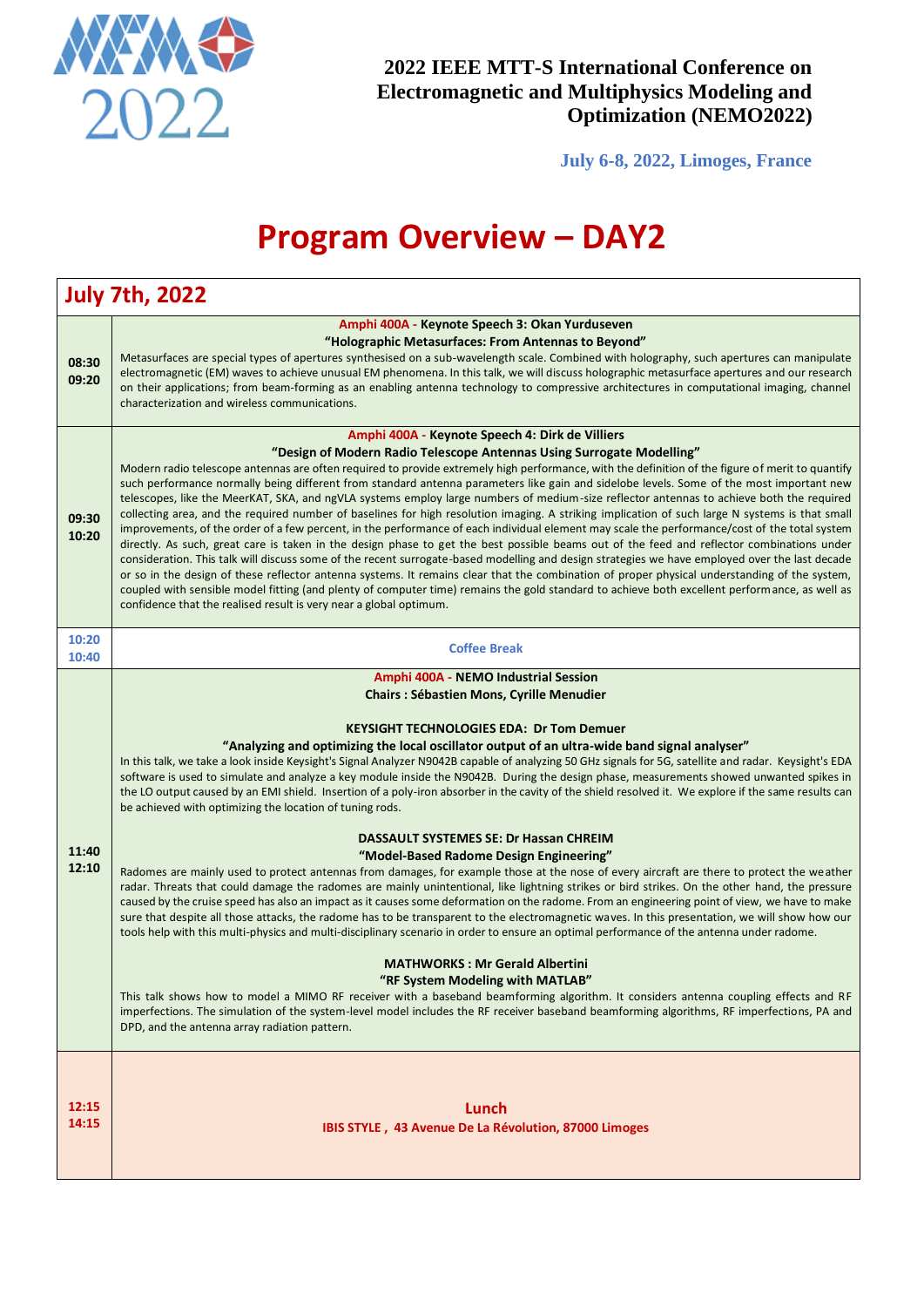

## **July 6-8, 2022, Limoges, France**

|                                        | Amphi 400A                                                                                                                                                                                                                                                                                           | Amphi 400B                                                                                                                                       | Amphi 400C                                                                              |
|----------------------------------------|------------------------------------------------------------------------------------------------------------------------------------------------------------------------------------------------------------------------------------------------------------------------------------------------------|--------------------------------------------------------------------------------------------------------------------------------------------------|-----------------------------------------------------------------------------------------|
| 14:30                                  | <b>Regular Session TH1</b>                                                                                                                                                                                                                                                                           | <b>Special Session TH2</b>                                                                                                                       | <b>Special Session TH3</b>                                                              |
| 16:10                                  | <b>Computational Electromagnetics</b>                                                                                                                                                                                                                                                                | <b>Modelling and Design of Antenna and</b>                                                                                                       | <b>Advanced on TLM Method for</b>                                                       |
|                                        | <b>Algorithms and Applications - part2</b>                                                                                                                                                                                                                                                           | <b>Networks</b>                                                                                                                                  | <b>Microwave Applications</b>                                                           |
|                                        |                                                                                                                                                                                                                                                                                                      | <b>Chair: R. Gillard</b>                                                                                                                         | <b>Chair: J-L. Dubard</b>                                                               |
|                                        | <b>Chair: G. Andrieu</b>                                                                                                                                                                                                                                                                             |                                                                                                                                                  |                                                                                         |
|                                        | Co-Chair: J-M. Duchamp                                                                                                                                                                                                                                                                               | <b>Co-Chair: G. Goussetis</b>                                                                                                                    | Co-Chair: M. Nev                                                                        |
| 14:30                                  | TH1.1 - 1570798323                                                                                                                                                                                                                                                                                   | TH2.1 - 1570795785                                                                                                                               | TH3.1 - 1570796924                                                                      |
| 14:50                                  | <b>Investigation of Conformal Mappings for the</b>                                                                                                                                                                                                                                                   | Reflectarray Antenna Direct Optimization                                                                                                         | <b>Recent Advances in the Unstructured</b>                                              |
|                                        | <b>Approximation of Faber Polynomial based</b>                                                                                                                                                                                                                                                       | <b>Using Surrogate Models with Several</b>                                                                                                       | <b>Transmission Line Modelling (TLM) Method</b>                                         |
|                                        | <b>Propagators</b>                                                                                                                                                                                                                                                                                   | <b>Geometrical Degrees of Freedom per</b>                                                                                                        | Ana Vukovic                                                                             |
|                                        | <b>Wladimir Plotnikov, Dirk Schulz</b>                                                                                                                                                                                                                                                               | Polarization<br>Daniel R. Prado, Jesús López-Fernández,                                                                                          |                                                                                         |
|                                        |                                                                                                                                                                                                                                                                                                      | Manuel Arrebola                                                                                                                                  |                                                                                         |
| 14:50                                  | TH1.2 - 1570798329                                                                                                                                                                                                                                                                                   | TH2.2 - 1570797764                                                                                                                               | TH3.2 - 1570798089                                                                      |
| 15:10                                  | <b>Local Propagators Utilizing Faber Polynomial</b>                                                                                                                                                                                                                                                  | <b>Advanced Optimization of an Isoflux</b>                                                                                                       | 1.5D Transmission Line Matrix Model to                                                  |
|                                        | <b>based Expansions</b>                                                                                                                                                                                                                                                                              | Reflectarray                                                                                                                                     | account for skin effects and impedance                                                  |
|                                        | Wladimir Plotnikov, Dirk Schulz                                                                                                                                                                                                                                                                      | Andrea Guarriello, Renaud Loison, Daniele                                                                                                        | mismatches in transmission lines                                                        |
|                                        |                                                                                                                                                                                                                                                                                                      | Bresciani, Hervé Legay, George Goussetis                                                                                                         | Antonella Ragusa, Hugh Sasse, Alistair Duffy                                            |
| 15:10                                  | TH1.3 - 1570799360                                                                                                                                                                                                                                                                                   | TH2.3 - 1570797792                                                                                                                               | TH3.3 - 1570798095                                                                      |
| 15:30                                  | <b>Coupling on RF cable outer conductors in</b>                                                                                                                                                                                                                                                      | <b>Efficient Estimation of Multibeam Coverage</b>                                                                                                | <b>Validation of the Junction Wire Network</b>                                          |
|                                        | diffuse field environments                                                                                                                                                                                                                                                                           | from an Array Fed Reflector                                                                                                                      | Model Implemented in the Cylindrical TLM                                                |
|                                        | Yoann Berthoud, Jean-Marc Duchamp,                                                                                                                                                                                                                                                                   | Alejandro Baldominos, George Goussetis,                                                                                                          | <b>Method</b>                                                                           |
|                                        | Alejandro Niembro-Martin, Emmanuel<br>Dreina, Fabien Ndagijimana                                                                                                                                                                                                                                     | Alberto Mengali, Nelson Fonseca                                                                                                                  | Tijana Dimitrijevic, Aleksandar Atanaskovic,<br>Chris Smartt, Jugoslav Joković, Nebojsa |
|                                        |                                                                                                                                                                                                                                                                                                      |                                                                                                                                                  | Doncov                                                                                  |
| 15:30                                  | TH1.4 - 1570799683                                                                                                                                                                                                                                                                                   | TH3.4 - 1570798297<br>TH2.4 - 1570798205                                                                                                         |                                                                                         |
| 15:50                                  | <b>Textile Fabrics Modeling for Conformal FDTD</b>                                                                                                                                                                                                                                                   | <b>Coupling Between Feeders of a Multibeam</b>                                                                                                   | The Spatial Resolution of Source                                                        |
|                                        | <b>Simulations of Vibrating Intrinsic</b>                                                                                                                                                                                                                                                            | <b>Metasurface Antenna</b>                                                                                                                       | <b>Reconstruction in Transmission Line</b>                                              |
|                                        | <b>Reverberation Chambers</b>                                                                                                                                                                                                                                                                        | Jean Cavillot, Modeste Bodehou, Christophe                                                                                                       | <b>Modeling (TLM) using Computational Time</b>                                          |
|                                        | Florian Mahiddini, Guillaume Andrieu                                                                                                                                                                                                                                                                 | Craeye                                                                                                                                           | Reversal                                                                                |
|                                        |                                                                                                                                                                                                                                                                                                      |                                                                                                                                                  | Wolfgang J. R. Hoefer, Zhizhang Chen                                                    |
| 15:50                                  | TH1.5 1570799778                                                                                                                                                                                                                                                                                     | TH2.5 - 1570799438                                                                                                                               | TH3.5 - 1570798315                                                                      |
| 16:10                                  | <b>Alternative Quantum Circuit Implementation</b>                                                                                                                                                                                                                                                    | On the Interest of Accurate Modeling of                                                                                                          | <b>Generalized TLM Block Meshing Scheme</b>                                             |
|                                        | for 2D Electromagnetic Wave Simulation<br>with Quasi-PEC Modelling                                                                                                                                                                                                                                   | Finite-size Arrays for Wide-angle Beam-<br>scanning                                                                                              | <b>Based on N-port Network Representation</b><br>Abdelrahman Abdallah Ijjeh, Marylène   |
|                                        | Nicolas Bui, Alain Reineix, Christophe Guiffaut                                                                                                                                                                                                                                                      | Remy Lamey, Marc Thevenot, Cyrille                                                                                                               | Cueille, Jean-Lou Dubard, Michel Ney                                                    |
|                                        |                                                                                                                                                                                                                                                                                                      | Menudier, Olivier Maas, Faycel Fezai                                                                                                             |                                                                                         |
| 16:10                                  |                                                                                                                                                                                                                                                                                                      |                                                                                                                                                  |                                                                                         |
| 16:30                                  |                                                                                                                                                                                                                                                                                                      | <b>Coffee Break</b>                                                                                                                              |                                                                                         |
|                                        |                                                                                                                                                                                                                                                                                                      |                                                                                                                                                  |                                                                                         |
|                                        |                                                                                                                                                                                                                                                                                                      | Amphi 400A - Keynote Speech 5: Peter Fritzson                                                                                                    |                                                                                         |
|                                        |                                                                                                                                                                                                                                                                                                      | "The OpenModelica Environment and its Use for Development of Digital Twins"                                                                      |                                                                                         |
|                                        |                                                                                                                                                                                                                                                                                                      | The industry is currently seeing a rapid development of cyber-physical system products containing integrated software, hardware, and             |                                                                                         |
|                                        |                                                                                                                                                                                                                                                                                                      | communication components. The increasing system complexity in the automotive and aerospace industries are some examples. The systems             |                                                                                         |
|                                        |                                                                                                                                                                                                                                                                                                      | that are developed have increasing demands of sustainability, dependability and usability. Moreover, lead time and cost efficiency continue to   |                                                                                         |
|                                        |                                                                                                                                                                                                                                                                                                      | be essential for industry competitiveness. Extensive use of modeling and simulation - Model-Based Systems Engineering tools - throughout the     |                                                                                         |
|                                        |                                                                                                                                                                                                                                                                                                      | value chain and system life-cycle is one of the most important ways to effectively target these challenges. Simultaneously there is an increased |                                                                                         |
|                                        | interest in open source tools that allow more control of tool features and support, and increased cooperation and shared access to knowledge                                                                                                                                                         |                                                                                                                                                  |                                                                                         |
| and innovations between organizations. |                                                                                                                                                                                                                                                                                                      |                                                                                                                                                  |                                                                                         |
| 16:30                                  |                                                                                                                                                                                                                                                                                                      | Modelica is a modern, strongly typed, declarative, equation-based, and object-oriented (EOO) language for model-based systems engineering        |                                                                                         |
| 17:20                                  | including modeling and simulation of complex cyber-physical systems Major features are: ease of use, visual design of models with combination                                                                                                                                                        |                                                                                                                                                  |                                                                                         |
|                                        | of lego-like predefined model building blocks, ability to define model libraries with reusable components, support for modeling and simulation of<br>complex applications involving parts from several application domains, and many more useful facilities. The Modelica language is ideally suited |                                                                                                                                                  |                                                                                         |
|                                        | for cyber-physical modeling tasks since it allows integrated modeling of discrete-time (embedded control software) and continuous-time                                                                                                                                                               |                                                                                                                                                  |                                                                                         |
|                                        | (process dynamics, often for physical hardware). Modelica 3.3 extended the language with clocked synchronous constructs, which are especially                                                                                                                                                        |                                                                                                                                                  |                                                                                         |
|                                        | well suited to model and integrate physical and digital hardware with model-based software.                                                                                                                                                                                                          |                                                                                                                                                  |                                                                                         |
|                                        | This talk gives an overview and outlook of the OpenModelica environment – the most complete Modelica open-source tool for modeling,                                                                                                                                                                  |                                                                                                                                                  |                                                                                         |
|                                        | engineering, simulation, and development of systems applications (www.openmodelica.org), and its usage for sustainable cyber-physical system                                                                                                                                                         |                                                                                                                                                  |                                                                                         |
|                                        | and digital twin development. Special features are MetaModeling for efficient model transformations, debugging support for equation-based<br>models, support (via OMSimulator) for the Functional Mockup Interface for general tool integration and model export/import between tools,               |                                                                                                                                                  |                                                                                         |
|                                        |                                                                                                                                                                                                                                                                                                      |                                                                                                                                                  |                                                                                         |

model-based optimization, as well as generation of parallel code for multi-core architectures.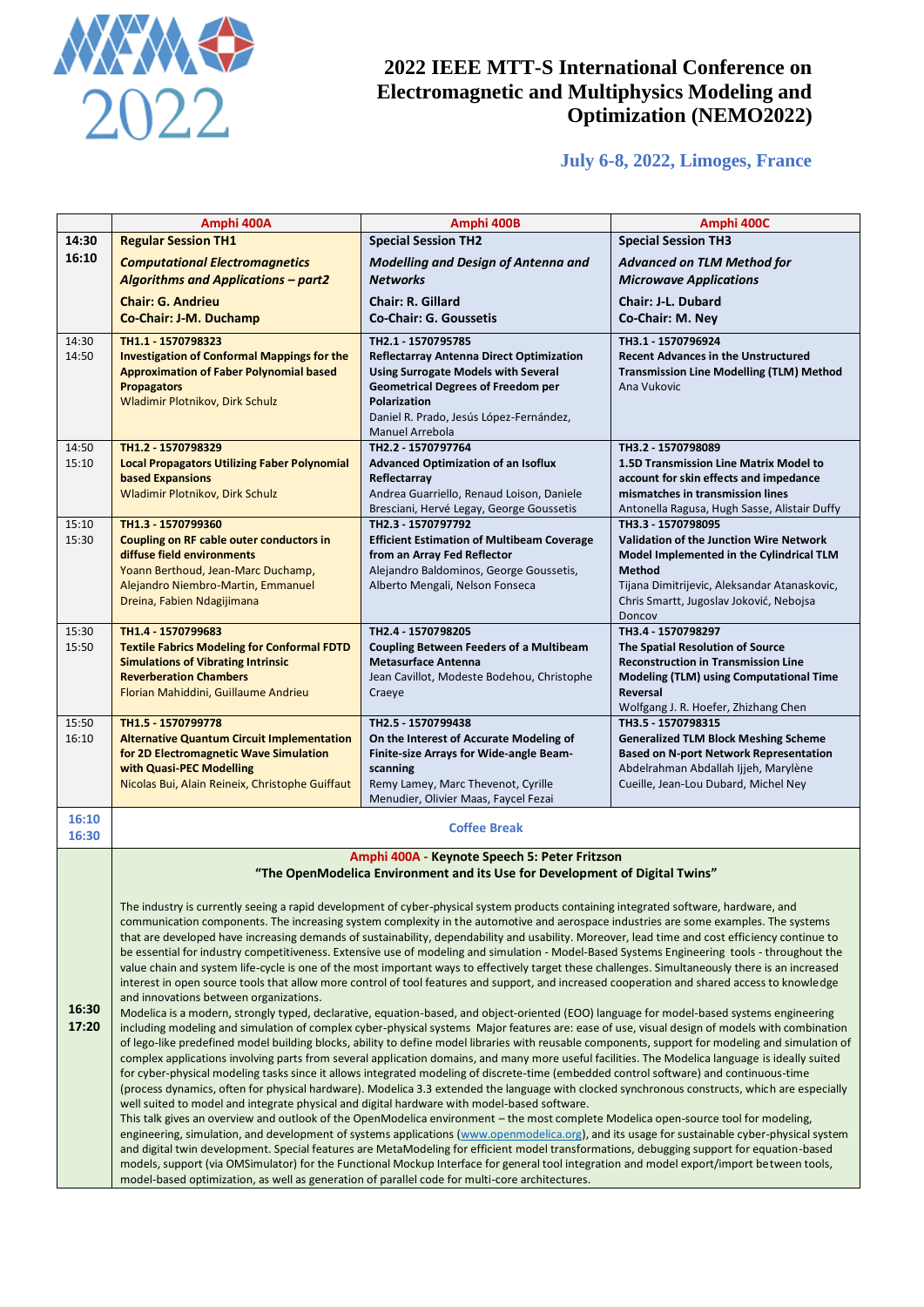

**July 6-8, 2022, Limoges, France**

|                | Moreover, also mentioned is recent work to make an OpenModelica based tool chain for developing digital controller software for embedded<br>systems, and in generating embedded controller code for very small target platforms like Arduino Boards with down to 2kbyte memory. This<br>work has been extended in the recent EMPHYSIS project where the FMI standard has been extended into the eFMI standard for embedded<br>systems. |  |
|----------------|----------------------------------------------------------------------------------------------------------------------------------------------------------------------------------------------------------------------------------------------------------------------------------------------------------------------------------------------------------------------------------------------------------------------------------------|--|
| 18:00          | Departure by bus to the banquet                                                                                                                                                                                                                                                                                                                                                                                                        |  |
| 19:00<br>23:00 | <b>Banquet, Award Ceremony</b><br>Le Pôle de Lanaud, https://www.limousine.org/le-pole-de-lanaud.html                                                                                                                                                                                                                                                                                                                                  |  |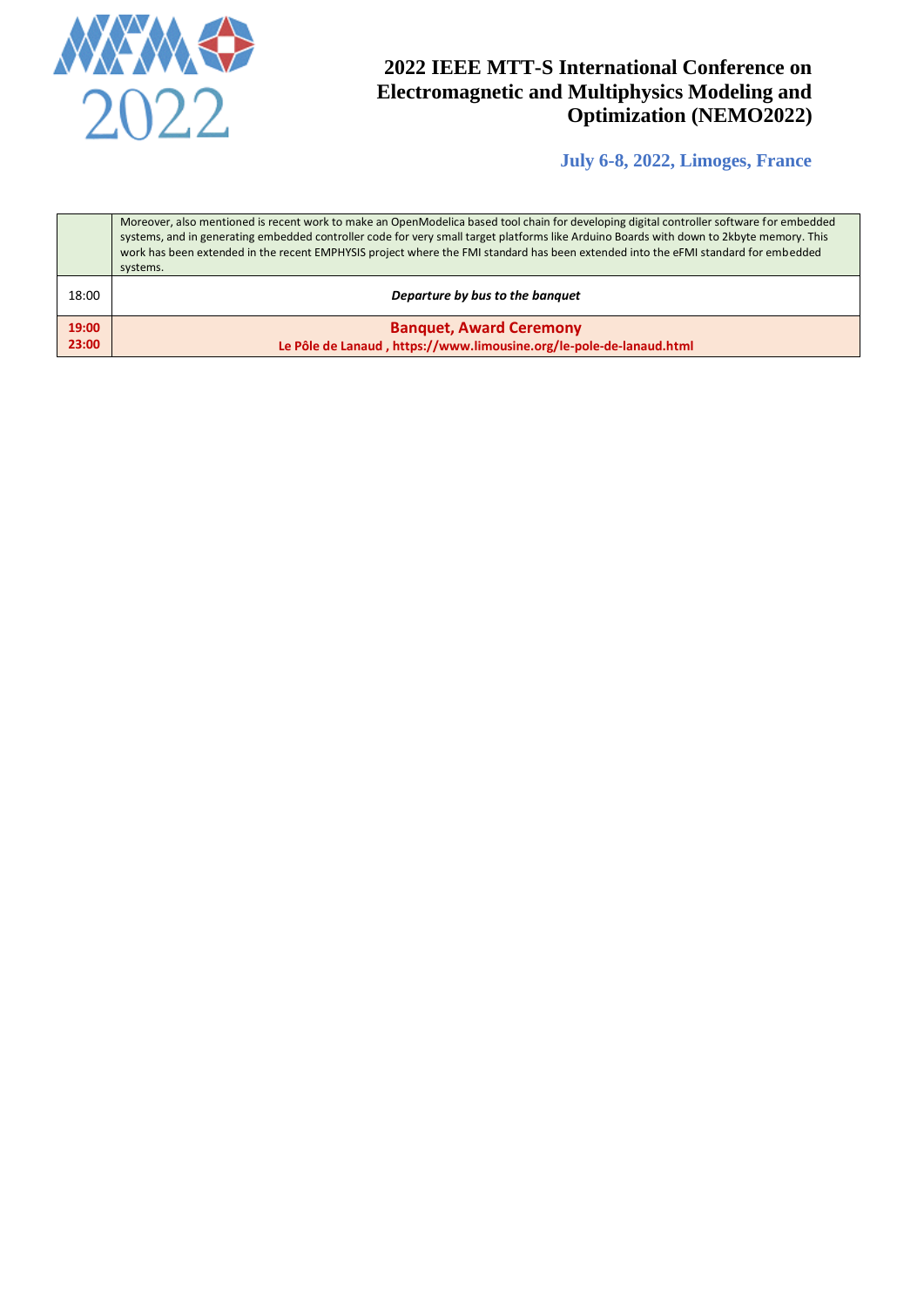

r

**2022 IEEE MTT-S International Conference on Electromagnetic and Multiphysics Modeling and Optimization (NEMO2022)**

**July 6-8, 2022, Limoges, France**

# **Program Overview - DAY 3**

|                | <b>July 8th, 2022</b>                                                                                                                                                                                                                                                                                                                                                                                                                                                                                                                                                                                                                                                                                                                                                                                                                                                                                                                                                                                                                                                                                                                                                |                                                                                                                                                                                                                                                                        |  |
|----------------|----------------------------------------------------------------------------------------------------------------------------------------------------------------------------------------------------------------------------------------------------------------------------------------------------------------------------------------------------------------------------------------------------------------------------------------------------------------------------------------------------------------------------------------------------------------------------------------------------------------------------------------------------------------------------------------------------------------------------------------------------------------------------------------------------------------------------------------------------------------------------------------------------------------------------------------------------------------------------------------------------------------------------------------------------------------------------------------------------------------------------------------------------------------------|------------------------------------------------------------------------------------------------------------------------------------------------------------------------------------------------------------------------------------------------------------------------|--|
| 08:30<br>09:20 | Amphi 400A - Keynote Speech 6: Didier Floriot<br>"Progress in Heterogenous integration applied to System in Package for MicroWave to MillimeterWave complex Front End"<br>Since decades, semiconductor industries have been pushing the level of performances and integration in two different directions:<br>First, at the die level, with the development of complex systems integrating more and more functions, push the concept of SOC. This is directly<br>coming from Moore law or More Moore law followed since decades by this industry.<br>Second, at the assembly or packaging level, with the development of complex systems integrating more and more functions push the concept of<br>SiP which is known as More than Moore strategy. We observed two trends coming from the Semiconductor industry and the Electronic Printed<br>Circuit Board industry, each one having as strategy to develop and optimize their capacity of integration at the limit.<br>In this keynote, we will review the progress bring by Wafer Level Packaging to future architecture transceivers addressing RF to millimeter wave<br>domain and heterogeneous integration. |                                                                                                                                                                                                                                                                        |  |
| 09:30<br>10:20 | Amphi 400A - Keynote Speech 7: Wissam Saabe<br>"Improving System Simulation Accuracy with Measurement-based Behavioral Model"<br>The fast and ever-increasing demand for high-speed data services has been motivating and leading to define the next generation of<br>telecommunication systems. To take advantage of this opportunity, methods and techniques to design RF and MW subsystems must continue to<br>evolve to meet the requirements that include spectral and energy efficiency and, on the other hand, to reduce costs and time to market. To deal<br>with these challenges, important works have focused on modeling and simulating front-end designs to allow analysis and optimization at a system<br>level. This talk will present a comprehensive methodology to extract a black-box model of a power amplifier for two application examples: the<br>evaluation of linearization techniques and the front-end design of an advanced antenna system.                                                                                                                                                                                              |                                                                                                                                                                                                                                                                        |  |
| 10:20          | <b>Coffee Break</b>                                                                                                                                                                                                                                                                                                                                                                                                                                                                                                                                                                                                                                                                                                                                                                                                                                                                                                                                                                                                                                                                                                                                                  |                                                                                                                                                                                                                                                                        |  |
| 10:40          | Amphi 400A<br>Amphi 400B                                                                                                                                                                                                                                                                                                                                                                                                                                                                                                                                                                                                                                                                                                                                                                                                                                                                                                                                                                                                                                                                                                                                             |                                                                                                                                                                                                                                                                        |  |
| 10:40          | <b>Special Session FR1</b>                                                                                                                                                                                                                                                                                                                                                                                                                                                                                                                                                                                                                                                                                                                                                                                                                                                                                                                                                                                                                                                                                                                                           | <b>Special Session FR2</b>                                                                                                                                                                                                                                             |  |
| 12:00          | <b>Modeling and Design of Microwave filters</b><br>Chair: M. Laso<br>Co-Chair: M. Mrozowski                                                                                                                                                                                                                                                                                                                                                                                                                                                                                                                                                                                                                                                                                                                                                                                                                                                                                                                                                                                                                                                                          | Advanced on the FDTD Method for EMC and Microwave<br><b>Structures Modelling</b><br><b>Chair: S. Gonzalez Garcia</b><br><b>Co-Chair: Alain Reineix</b>                                                                                                                 |  |
| 10:40<br>11:00 | FR1.1 - 1570796685<br>High-Power Performance of Smooth-Profiled Rectangular Waveguide<br><b>Filters</b><br>Jabir Hussain, Jamil Ahmad, Ivan Arregui, Petronilo Martin-Iglesias,<br>Israel Arnedo, Miguel Laso, Txema Lopetegi bir Hussain, Jamil Ahmad,<br>Ivan Arregui, Petronilo Martin-Iglesias, Israel Arnedo, Miguel Laso,<br>Txema Lopetegi                                                                                                                                                                                                                                                                                                                                                                                                                                                                                                                                                                                                                                                                                                                                                                                                                    | FR2.1 - 1570799426<br>A Subcell FDTD Scheme Implementation for Thin Slot Modeling<br>Miguel David Ruiz Cabello Nuñez, Antonio Jesus Martín Valverde,<br>Borja Plaza Gallardo, Malte Frövel, David Poyatos Martínez, Amelia<br>Rubio Bretones, Salvador Gonzalez Garcia |  |
| 11:00<br>11:20 | FR1.2-1570797755<br>Ridge-Waveguide Stub Filters for Earth Observation Dual-Band<br><b>Antenna-Feed Systems</b><br>Oscar A. Peverini, Giuseppe Addamo, Giuseppe Virone, Mauro Lumia,<br>Marco Grilli, Benedetta Fiorelli                                                                                                                                                                                                                                                                                                                                                                                                                                                                                                                                                                                                                                                                                                                                                                                                                                                                                                                                             | FR2.2 - 1570799432<br>Time Reversal for Reverberation Chamber Performance Evaluation<br>Emanuel Colella, Luca Bastianelli, Valter Mariani Primiani, Franco<br>Moglie                                                                                                   |  |
| 11:20<br>11:40 | FR1.3 - 1570798122<br>Continuously Reconfigurable Groove Gap Component made: from<br>waveguide to tunable filters<br>Mohamed Ali Belaidi, Olivier Tantot, Nicolas Delhote, Aurelien<br>Perigaud, Serge Verdeyme, Damien Pacaud                                                                                                                                                                                                                                                                                                                                                                                                                                                                                                                                                                                                                                                                                                                                                                                                                                                                                                                                       | FR2.3 - 1570799435<br>An Analysis of the Stability of a General-purpose 3D Subgridding<br>Method<br>Antonio Jesus Martín Valverde, Miguel David Ruiz Cabello Nuñez,<br>Amelia Rubio Bretones, Salvador Gonzalez Garcia                                                 |  |
| 11:40<br>12:00 | FR1.4 - 1570798178<br>Transmission Zeros in Rectangular Waveguide Filters: A Novel<br>Approach for Generating the Source-to-Load Coupling<br>Abdul Rehman, Cristiano Tomassoni                                                                                                                                                                                                                                                                                                                                                                                                                                                                                                                                                                                                                                                                                                                                                                                                                                                                                                                                                                                       | FR2.4 - 1570799676<br>Angle-dependent SIBC Model of Metamaterial in Conformal FDTD<br>Method<br>Samuel Gaucher, Christophe Guiffaut, Alain Reineix, Olivier Cessenat                                                                                                   |  |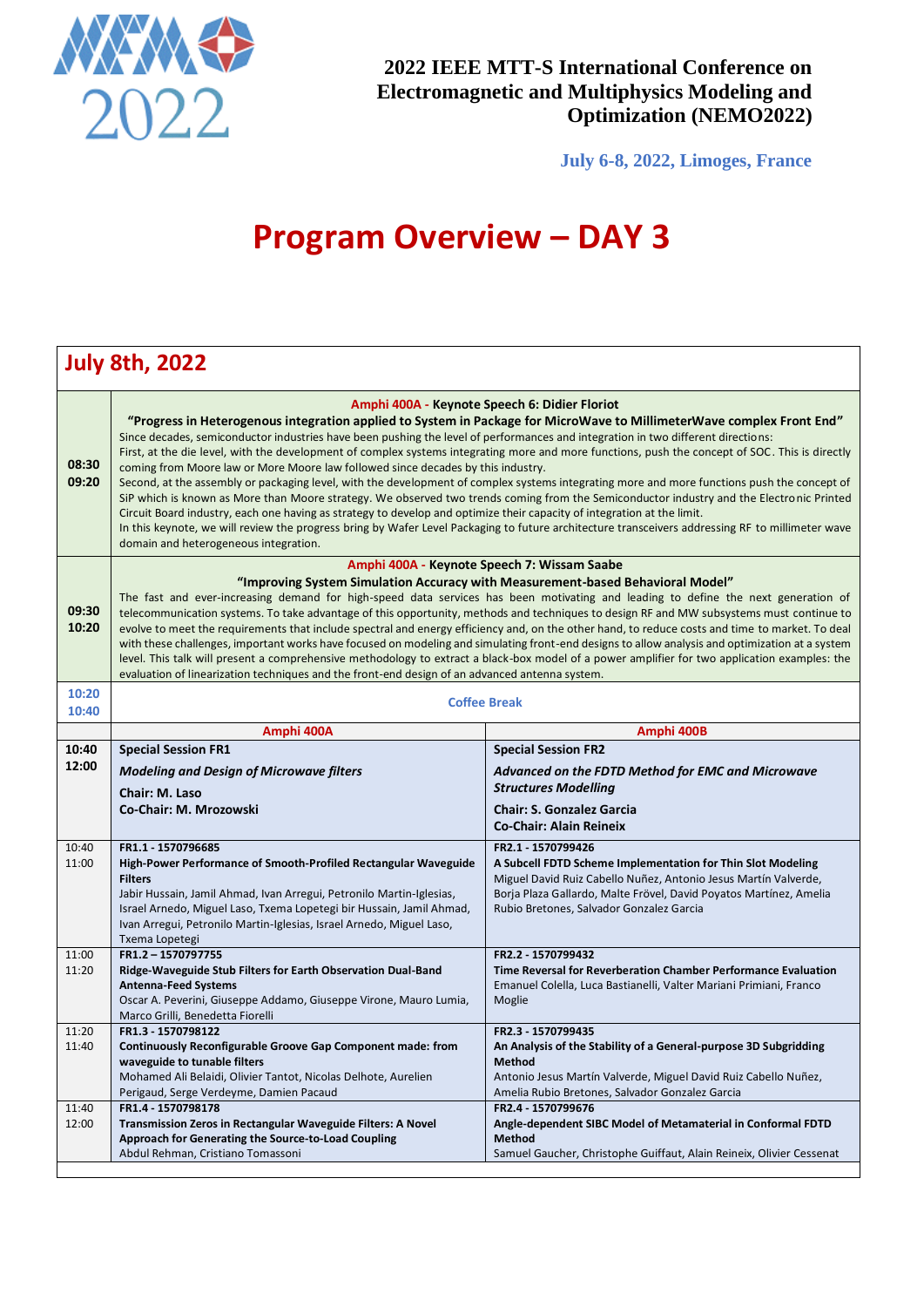

## **July 6-8, 2022, Limoges, France**

|       | Amphi 400C                                                           | <b>Room 308</b>                                                           |  |  |
|-------|----------------------------------------------------------------------|---------------------------------------------------------------------------|--|--|
| 10:40 | <b>Special Session FR3</b>                                           | <b>Regular Session FR4</b>                                                |  |  |
| 12:00 |                                                                      |                                                                           |  |  |
|       | AI-Deep Learning for RF Component Design                             | <b>Modeling, Simulation and Design of RF, mm-wave and THz</b>             |  |  |
|       | Chair: Q-J. Zhang                                                    | <b>Devices and Circuits - part 2</b>                                      |  |  |
|       | Co-Chair: F. Feng                                                    | <b>Chair: Adam Lamecki</b>                                                |  |  |
|       |                                                                      | <b>Co-Chair: Didier Vincent</b>                                           |  |  |
| 10:40 | FR3.1 - 1570797454                                                   | FR4.1 - 1570795491                                                        |  |  |
| 11:00 | <b>Recent Advances in ANN Model Structure Adaptation Methods for</b> | A First-principle Assessment at Atomistic Scale of Interface              |  |  |
|       | <b>Microwave Modeling</b>                                            | Phenomena in Down-scaling Hafnium-based Metal-insulator-metal             |  |  |
|       | Jinyuan Cui, Feng Feng, Qijun Zhang                                  | <b>Diodes</b>                                                             |  |  |
|       |                                                                      | Emiliano Laudadio, Martino Aldrigo, Pierluigi Stipa, Luca Pierantoni,     |  |  |
| 11:00 | FR3.2 - 1570797664                                                   | Davide Mencarelli, Mircea Dragoman, Mircea Modreanu<br>FR4.2 - 1570798125 |  |  |
| 11:20 | Low Complexity Parametric Modelling of Microwave Filters Based on    | Design of Microwave Components With Shape Deformation                     |  |  |
|       | <b>Radial Basis Function Neural Network</b>                          | Michal Baranowski, Lukasz Balewski, Adam Lamecki, Michal                  |  |  |
|       | Zhen Zhang, Yang Yu, Jiaxin Liu, Fei Shen, Qingsha Cheng             | Mrozowski                                                                 |  |  |
| 11:20 | FR3.3 - 1570799416                                                   | FR4.3 - 1570799396                                                        |  |  |
| 11:40 | <b>Recent Advances in Wide Range Parametric Modeling</b>             | A Low-Loss Slot-Line Based Balanced Microstrip Common-Mode                |  |  |
|       | Liu Jinchen, Zhiguo Zhang                                            | <b>Isolator</b>                                                           |  |  |
|       |                                                                      | Timothee Le Gall, Anthony Ghiotto, Stefan Varault, Gwenael Morvan,        |  |  |
|       |                                                                      | <b>Bruno Louis, Gregoire Pillet</b>                                       |  |  |
| 11:40 | FR3.4 - 1570799422                                                   | FR4.4 - 1570799405                                                        |  |  |
| 12:00 | Recent Advances in Space-Mapping-Based Multiphysics Optimization     | <b>Computing Propagation Constant in Circulator Strip line Structure</b>  |  |  |
|       | Yifan Wang                                                           | with Hybrid Modes                                                         |  |  |
|       |                                                                      | Didier Vincent, Patrick Ganster                                           |  |  |
|       |                                                                      |                                                                           |  |  |
| 12:10 |                                                                      | <b>Closing Ceremony</b>                                                   |  |  |
| 12:30 |                                                                      | Amphi 400A                                                                |  |  |
| 12:30 |                                                                      | Lunch                                                                     |  |  |
| 14:00 | IBIS STYLE, 43 Avenue De La Révolution, 87000 Limoges                |                                                                           |  |  |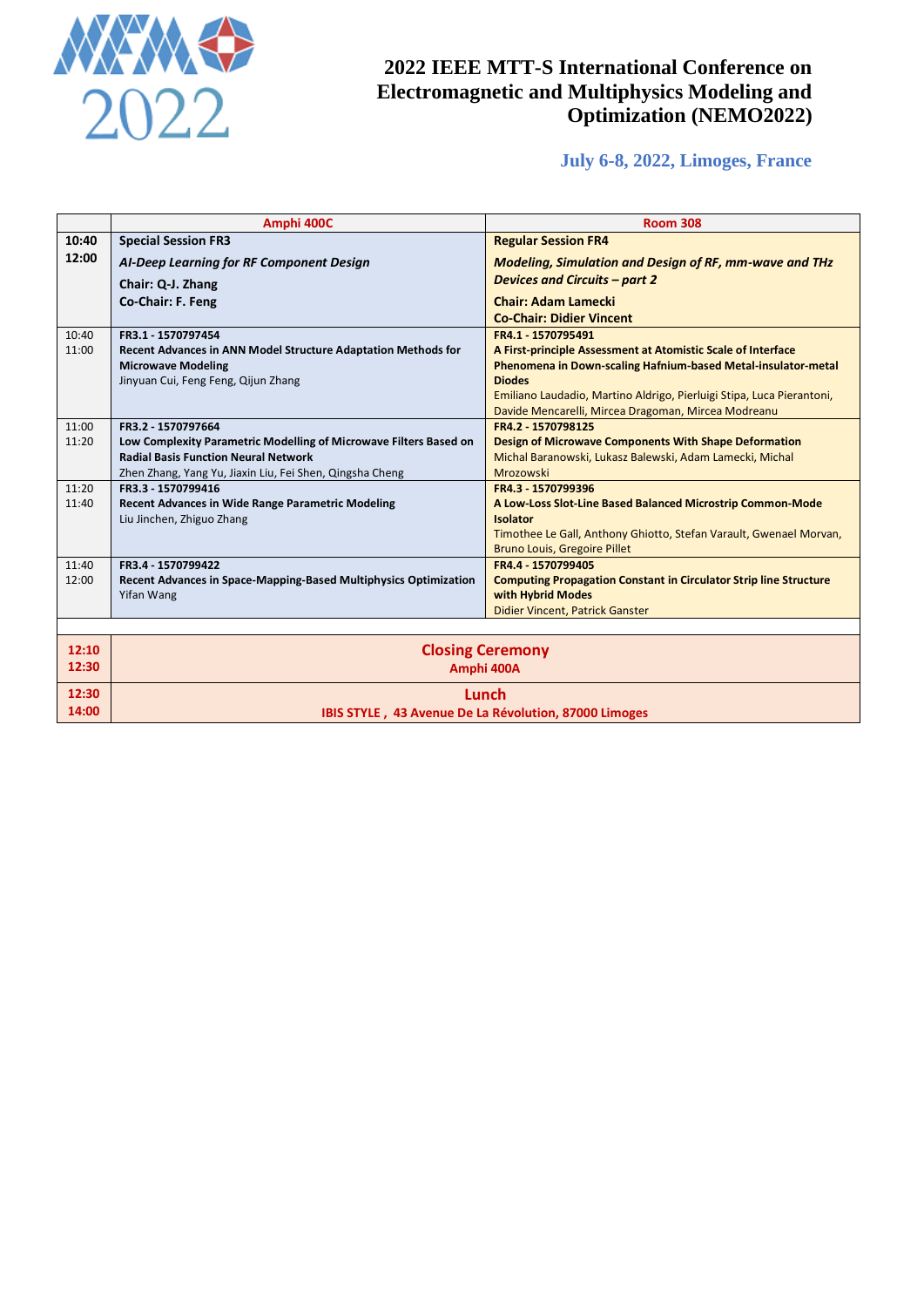

**July 6-8, 2022, Limoges, France**

### **KEYNOTE SPEAKER 1**

#### **Jacques Sombrin TéSA Laboratory, Toulouse, France**

*Biography:* Born on 01/03/ 1949 in Lons (64) France, Engineer X 1969, Télécom Paris 1974, Microwave engineer, then Head of Microwave Department in CNES (French Space Agency) from 1974 to 1998. Head of Transmission and Location Division (55 people) from 1998 to 2003.Senior Expert and Assistant-Director of Radio Frequency Directorate (120 people) from 2003 to 2010. Responsible for the research chair "Integrated and Secure Systems" of LABEX Sigma-Lim at Limoges University from 2013 to 2019.Consulting engineer in Space Telecommunications and researcher in TéSA Laboratory since 2011.

#### **KEYNOTE SPEAKER 2**

### **Francisco Chinesta PIMM research laboratory, UMR CNRS - Arts et Métiers Institute of Technology, Paris, France**

*Biography:* Francisco Chinesta is currently full Professor of computational physics at Arts et Métiers Institute of Technology -Paris-, Honorary Fellow of the "Institut Universitaire de France" – IUF- and Fellow of the Spanish Royal Academy of Engineering. He is the president of the ESI Group scientific committee and director of its scientific department. He was (2008-2012) AIRBUS Group chair professor and since 2013 he is ESI Group chair professor on advanced modeling and simulation. He received many scientific awards, among them the IACM - International Association of Computational Mechanics- Zienkiewicz award -New York, 2018- … He is author of more than 350 papers in peer-reviewed international journals. He was president of the French association of computational mechanics -CSMA- and is director of the CNRS research group -GdR- on model order reduction techniques in engineering sciences, editor and associate editor of many journals. He received many distinctions, among them the Academic Palms, the French Order of Merit, … in 2018 the Doctorate Honoris Causa at the University of Zaragoza (Spain) and in 2019 the Silver medal from the French CNRS. He is the director of the leading DESCARTES project on Hybrid Artificial Intelligence that the CNRS develops in its hub at Singapore on Intelligent Modelling for Decision Making in Critical Urban Systems.

## **KEYNOTE SPEAKER 3**

## **Okan Yurduseven Queen's University Belfast, UK**

*Biography:* Okan Yurduseven is currently an Associate Professor at Queen's University Belfast, UK. His research interests include metamaterials, microwave and millimetre-wave imaging, compressive sensing and wireless power transfer. He has authored more than 150 peer-reviewed technical journal and conference articles in these fields. He has received several awards on research excellence, including the Leverhulme Trust Research Leadership Award (2020, £1M) and the Queen's University Belfast Vice Chancellor's Early Career Researcher Prize (2022).

#### **KEYNOTE SPEAKER 4**

## **Dirk de Villiers Stellenbosch University, South Africa**

*Biography:* Dirk I.L. de Villiers was born in Langebaan, South Africa, and received the B.Eng and Ph.D. degrees in electrical and electronic engineering from the University of Stellenbosch, Stellenbosch, South Africa in 2004 and 2007 respectively. From 2008 to 2009 he was a post-doctoral fellow at the University of Stellenbosch working on antenna feeds for the South African SKA program. He is currently a Professor at Stellenbosch University, where he holds the SARChI Research Chair in Antenna Systems for SKA. He has been visiting researcher at Antwerp University in Antwerp, Belgium and at Chalmers University of Technology in Gothenburg, Sweden. Since 2010 he has regularly worked on contract for EMSS Antennas (Pty) Ltd in Stellenbosch, South Africa, on the design of the reflector antenna systems for the MeerKAT, SKA, and ngVLA radio telescopes. His main research